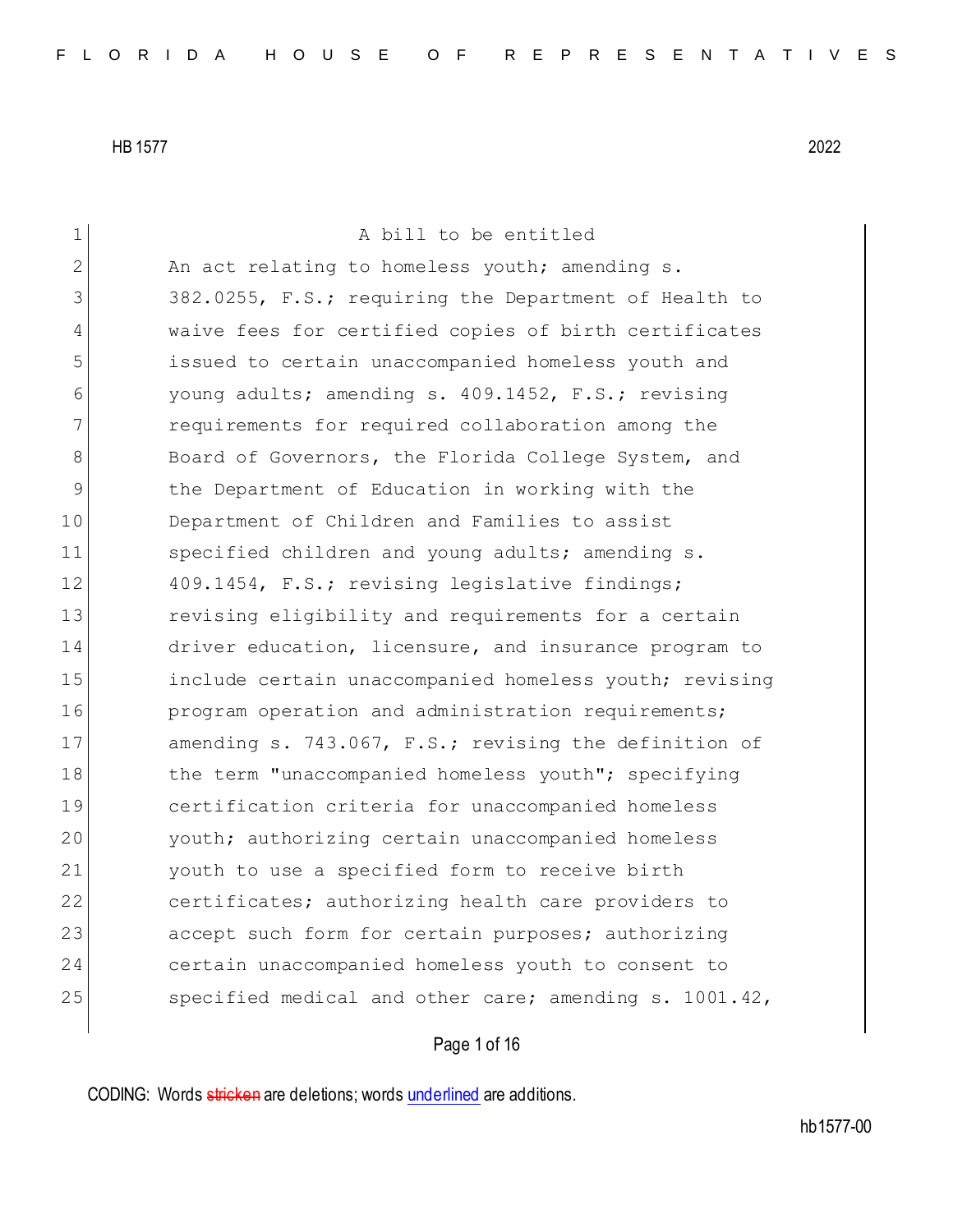Page 2 of 16 26 F.S.; requiring district school boards to provide 27 cards that contain specified information to certain 28 unaccompanied homeless youth; specifying requirements 29 for the card; amending s. 1003.01, F.S.; revising the 30 definition of the term "children and youths who are 31 experiencing homelessness"; defining the term 32 "certified unaccompanied homeless youth"; requiring 33 the Office of Program Policy Analysis and Government 34 Accountability to conduct a specified study; 35 specifying the scope of the study; requiring the study 36 to include specified recommendations; requiring the 37 office to consult with specified entities; requiring 38 the office to submit a report on the study to the 39 Legislature by a specified date; providing an 40 effective date. 41 42 Be It Enacted by the Legislature of the State of Florida: 43 44 Section 1. Subsection (3) of section 382.0255, Florida 45 Statutes, is amended to read: 46 382.0255 Fees.— 47 (3) Fees must shall be established by rule. However, until 48 rules are adopted, the fees assessed pursuant to this section 49 must shall be the minimum fees cited. The fees established by 50 rule must be sufficient to meet the cost of providing the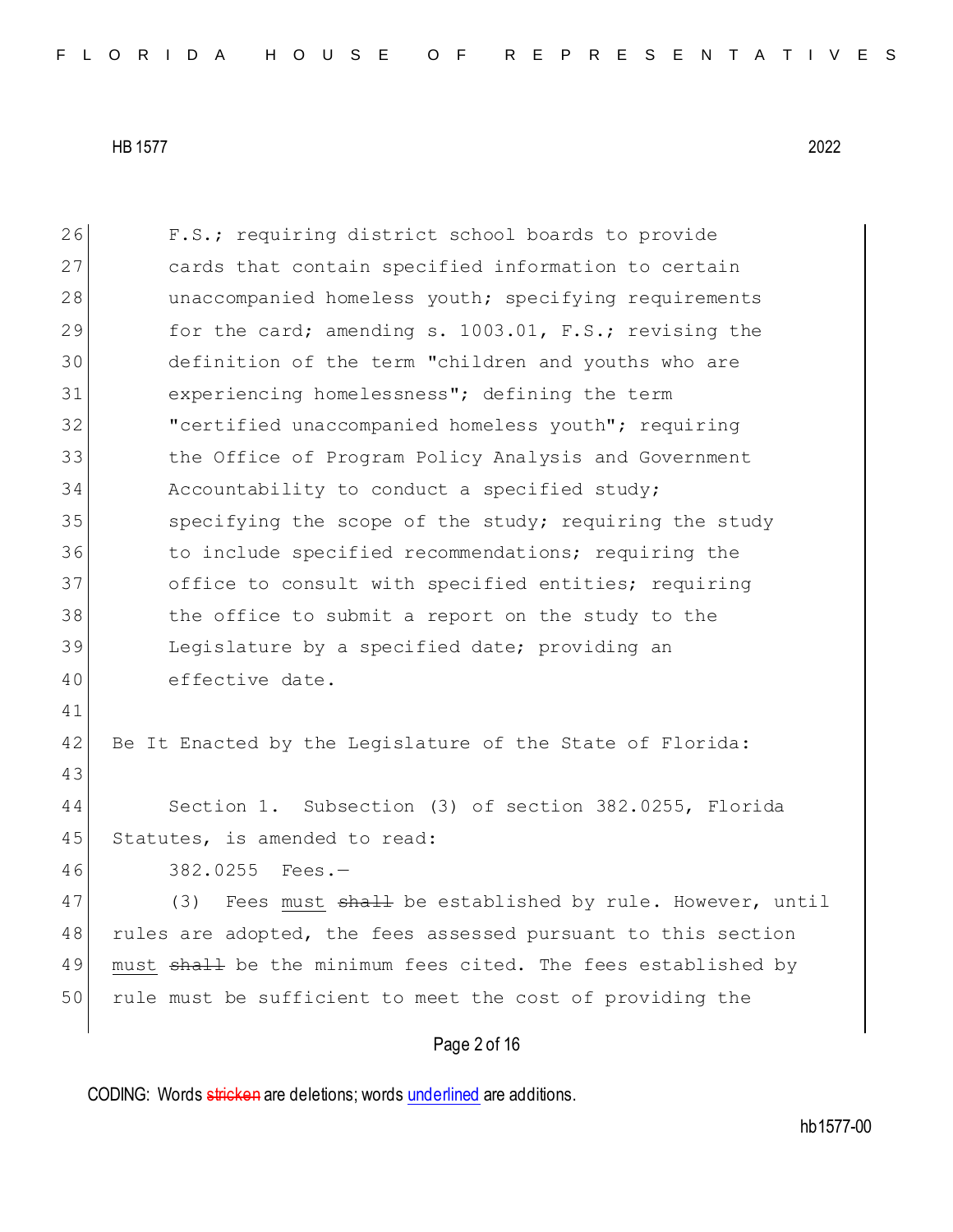51 service. All fees must shall be paid by the person requesting 52 the record, are due and payable at the time services are 53 requested, and are nonrefundable, except that, when a search is 54 conducted and no vital record is found, any fees paid for 55 additional certified copies shall be refunded. The department 56 may waive all or part of the fees required under this section 57 for any government entity. The department shall waive all fees 58 required under this section for a certified copy of a birth 59 certificate issued for an unaccompanied homeless youth certified 60 under s. 743.067; for a young adult who is, or was at the time 61 he or she reached 18 years of age, in the custody of the 62 Department of Children and Families; for purposes of an inmate 63 acquiring a state identification card before release pursuant to 64 s. 944.605(7); and for a juvenile offender who is in the custody 65 or under the supervision of the Department of Juvenile Justice 66 and receiving services under s. 985.461. 67 Section 2. Section 409.1452, Florida Statutes, is amended 68 to read: 69 409.1452 Collaboration with Board of Governors, Florida 70 College System, and Department of Education to assist children 71 and young adults who have been or are in foster care or are 72 experiencing homelessness.—<del>Effective July 1, 2013,</del> The 73 Department of Children and Families shall work in collaboration 74 with the Board of Governors, the Florida College System, and the 75 Department of Education to help address the need for a focused

# Page 3 of 16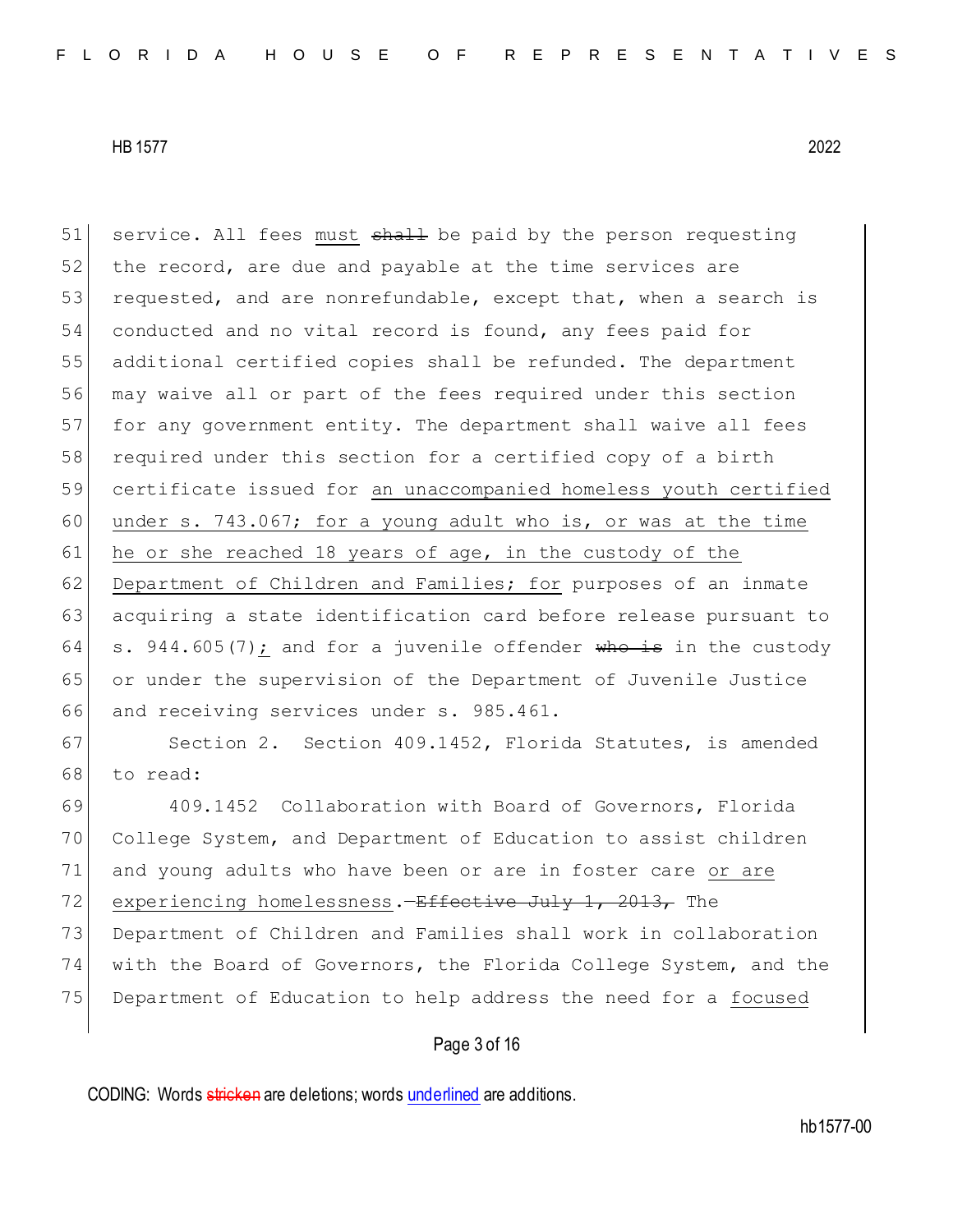76 and consistent campus-based comprehensive support structure in  $77$  the academic arena to assist children and young adults who have 78 been or continue to remain in the foster care system or who are 79 experiencing homelessness to succeed in postsecondary education 80 in making the transition from a structured care system into an 81 independent living setting. The State University System of 82 Florida and the Florida College System shall provide 83 postsecondary educational campus liaison coaching positions that 84 will be integrated into Florida College System institutions' and 85 university institutions' general support services structure to 86 provide current and former foster care children and young adults 87 who have been or continue to remain in the foster care system or 88 who are experiencing homelessness with dedicated, on-campus 89 support. The Department of Children and Families has the sole 90 discretion to determine which state college or university will 91 offer a campus coaching position, based on departmental 92 demographic data indicating greatest need. These campus liaison 93 coaching positions must shall be employees of the selected 94 educational institutions, and focused on supporting children and 95 young adults who have been or continue to remain in the foster 96 care system or who are experiencing homelessness. The 97 Chancellors of the Florida College System and the Board of 98 Governors shall report annually to the Department of Children 99 and Families specific data, subject to privacy laws, about the 100 children and young adults served by the campus liaisons <del>coaches</del>,

# Page 4 of 16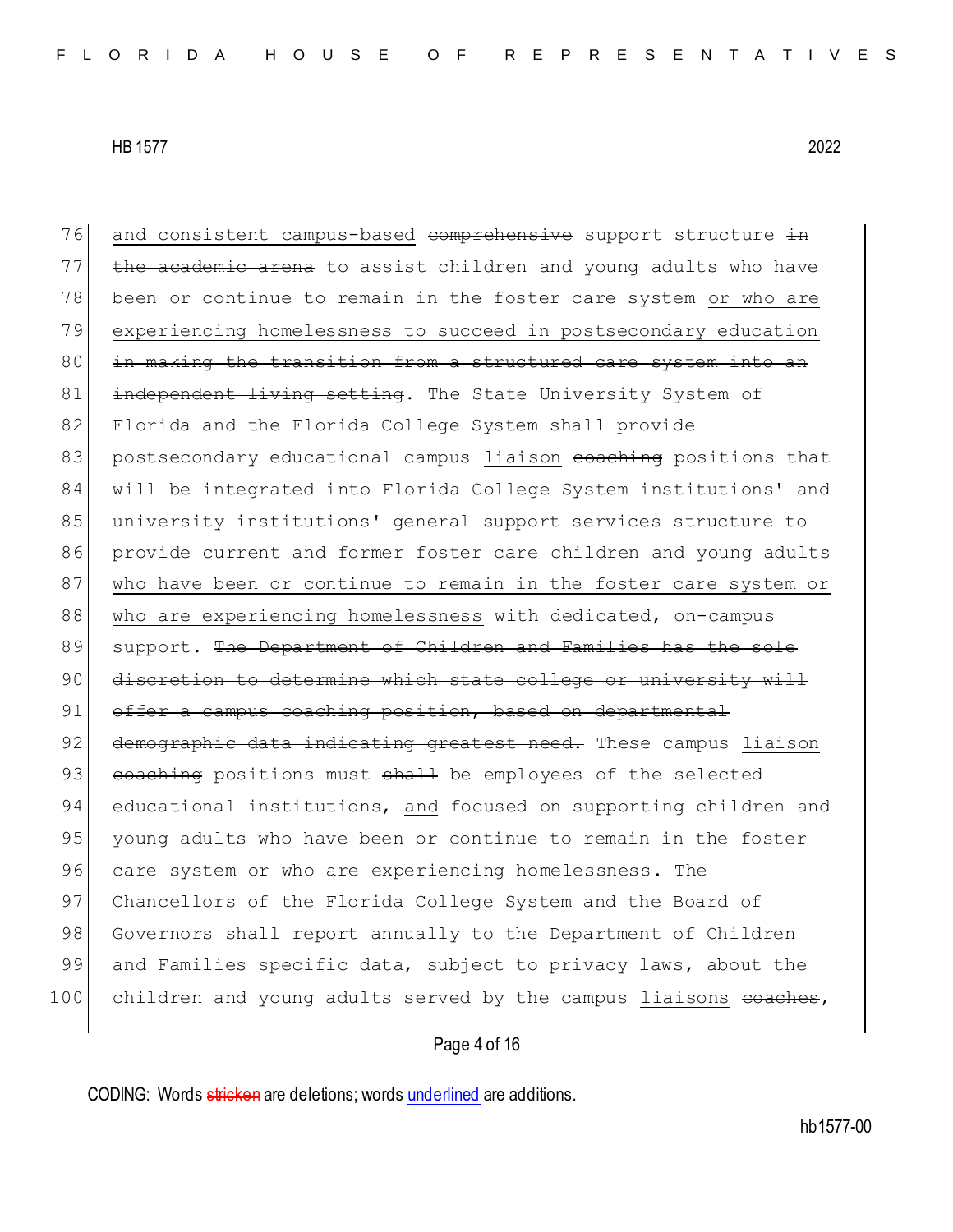101 including academic progress, retention rates for students 102 enrolled in the program, financial aid requested and received, 103 and information required by the National Youth in Transition 104 Database.

105 Section 3. Section 409.1454, Florida Statutes, is amended 106 to read:

107 409.1454 Motor vehicle insurance and driver licenses for 108 children in care and certified unaccompanied homeless youth.-

 (1) The Legislature finds that the costs of driver education, licensure and costs incidental to licensure, and motor vehicle insurance for a child in out-of-home care or 112 certain unaccompanied homeless youth certified under s. 743.067 after such child obtains a driver license create an additional barrier to engaging in normal age-appropriate activities and gaining independence and may limit opportunities for obtaining employment and completing educational goals. The Legislature also finds that the completion of an approved driver education course is necessary to develop safe driving skills.

 (2) To the extent that funding is available, the department shall establish a program to pay the cost of driver education, licensure and other costs incidental to licensure, and motor vehicle insurance for a child who has completed a 123 driver education program and who is: children

- 
- 

124 (a) In out-of-home care; or 125 (b) Certified under s. 743.067 as an unaccompanied

Page 5 of 16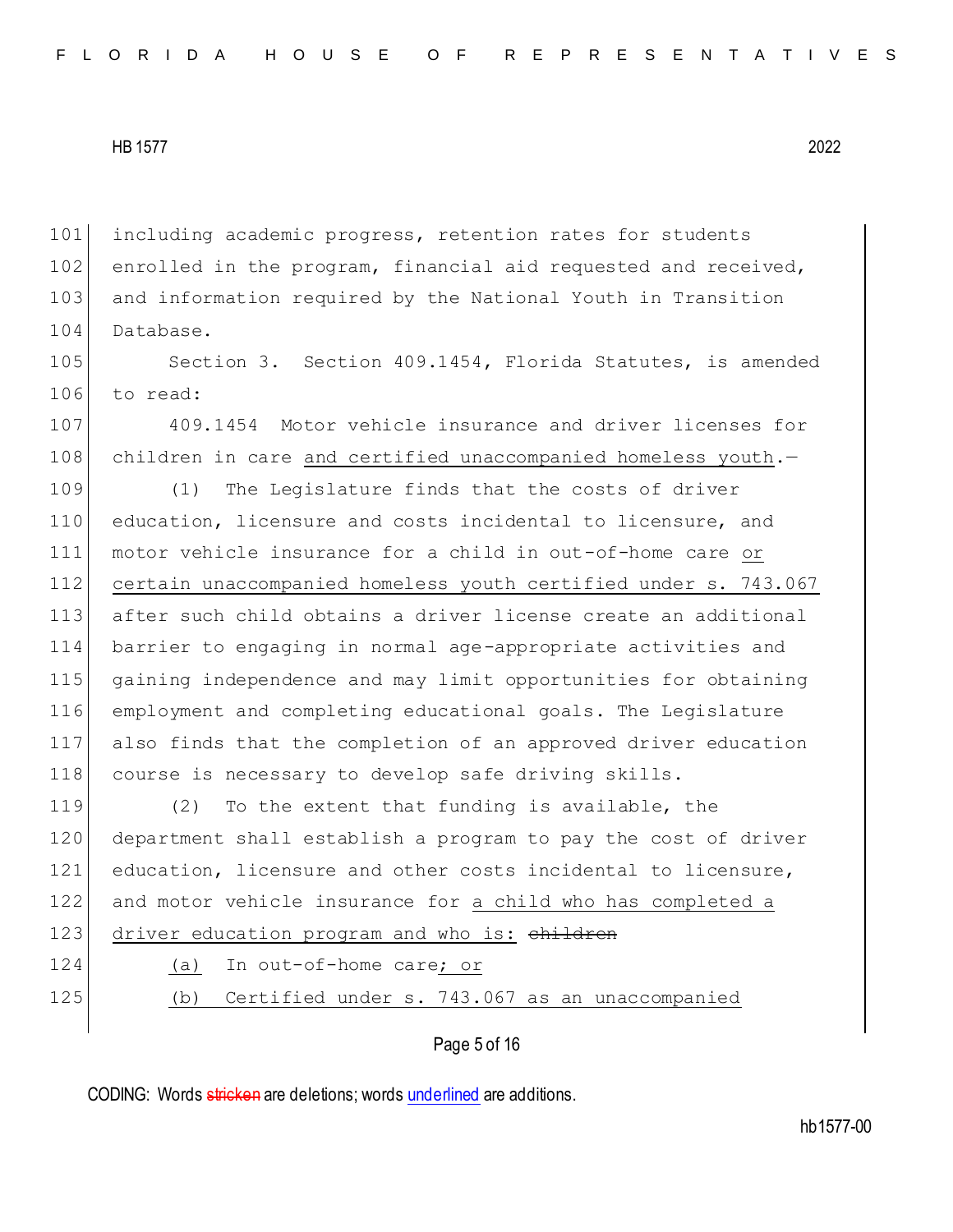126 homeless youth and who is a citizen of the United States or 127 legal resident of this state who have successfully completed a 128 driver education program. 129 (3) If a caregiver, or an individual or not-for-profit 130 entity approved by the caregiver, adds a child to his or her 131 existing insurance policy, the amount paid to the caregiver or 132 approved purchaser may not exceed the increase in cost 133 attributable to the addition of the child to the policy. 134 (4) Payment must shall be made to eligible recipients in 135 the order of eligibility until available funds are exhausted. If 136 a child determined to be eligible reaches permanency status or 137 turns 18 years of age, the program may pay for that child to 138 complete a driver education program and obtain a driver license 139 for up to 6 months after the date the child reaches permanency 140 status or 6 months after the date the child turns 18 years of 141 age. A child may be eligible to have the costs of and incidental 142 to licensure paid if he or she demonstrates that such costs are 143 creating barriers to obtaining employment or completing 144 educational goals, if the child meets any of the following 145 criteria: 146  $(a)$  Is continuing in care under s. 39.6251 $\frac{1}{17}$  or who 147 (b) Was in licensed care when the child reached 18 years 148 of age and is currently receiving postsecondary education 149 services and support under s. 409.1451(2); or 150 (c) Is an unaccompanied homeless youth certified under s.

# Page 6 of 16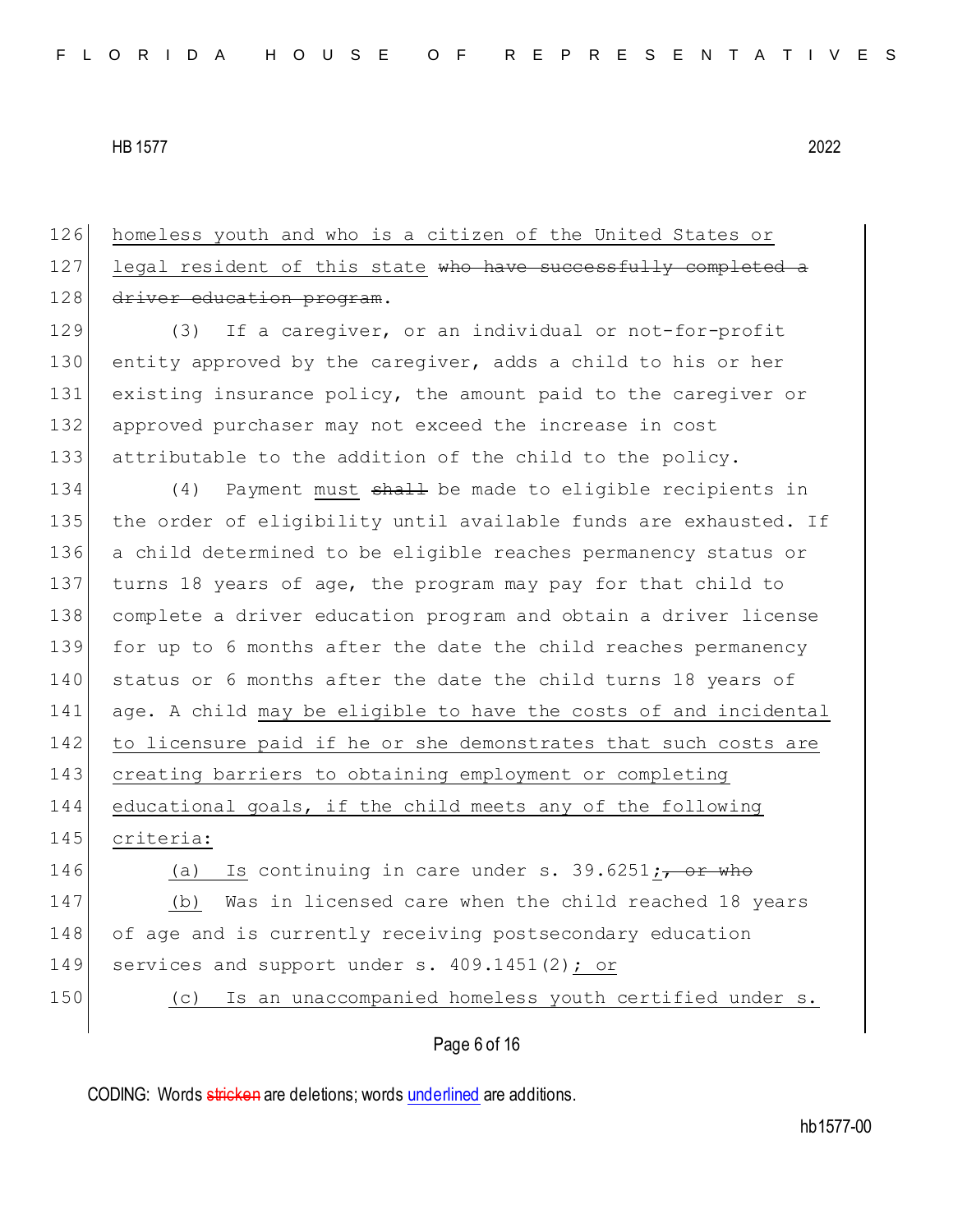151 743.067 who is a citizen of the United States or legal resident 152 of this state and is: 153 1. Completing secondary education; 154 2. Employed at least part time; 155 3. Attending any postsecondary education program at least 156 part time; or 157 4. Has a disability that precludes full-time work or 158 education, may be eligible to have the costs of licensure and 159 costs incidental to licensure paid if the child demonstrates 160 that such costs are creating barriers for obtaining employment 161 or completing educational goals. 162 (5) The department shall contract with a not-for-profit 163 entity whose mission is to support youth aging out of foster 164 care to develop procedures for operating and administering the 165 program, including, but not limited to: 166 (a) Determining eligibility, including responsibilities 167 for the child and caregivers. 168 (b) Developing application and payment forms. 169 (c) Notifying eligible children, caregivers, group homes, 170 and residential programs, local educational agency liaisons for 171 homeless children and youth, and governmental or nonprofit 172 agencies that provide services to homeless children or youth of 173 the program. 174 (d) Providing technical assistance to lead agencies, 175 providers, group homes, and residential programs to support

Page 7 of 16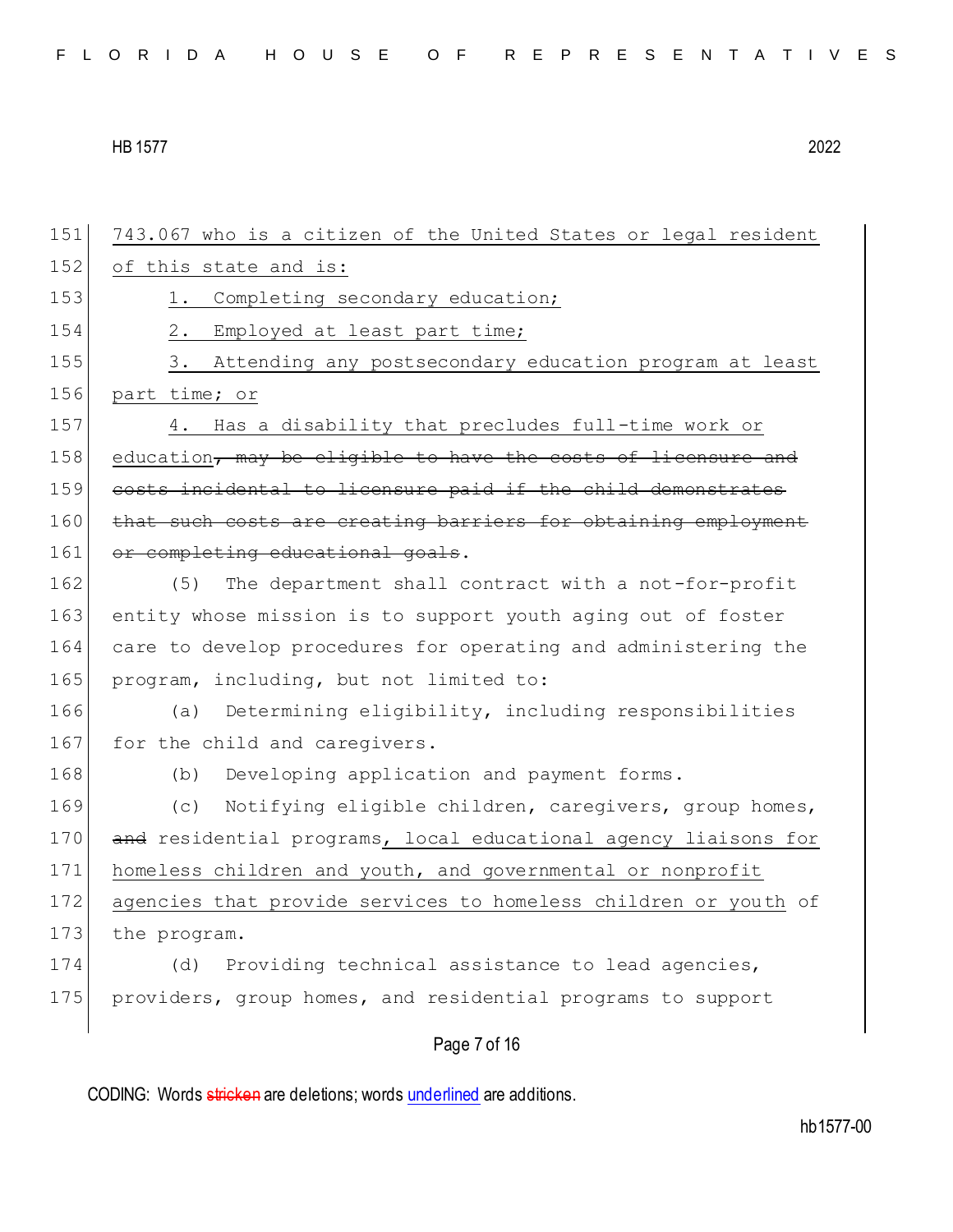Page 8 of 16 176 removing obstacles that prevent children in foster care from 177 driving. 178 (e) Publicizing the program, engaging in outreach, and 179 providing incentives to youth participating in the program to 180 encourage the greatest number of eligible children to obtain 181 driver licenses. 182 Section 4. Section 743.067, Florida Statutes, is amended 183 to read: 184 743.067 Certified unaccompanied homeless youths.-185 (1) DEFINITION.-For purposes of this section, an 186 "unaccompanied homeless youth" is an individual who is 16 years 187 of age or older and is not in the physical custody of a parent 188 or guardian, including a youth who has run away from home, who 189 has been forced to leave his or her home, or whose parents have 190 left the area and left the youth behind. 191 (2) CERTIFICATION.—An unaccompanied homeless youth may 192 become certified if he or she is: 193 (a) Found by a school district's liaison for homeless 194 children and youths to be an unaccompanied homeless youth 195 eligible for services pursuant to the McKinney-Vento Homeless 196 Assistance Act, 42 U.S.C. ss. 11431-11435; or 197 (b) Believed to qualify as an unaccompanied homeless 198 youth, as that term is defined in the McKinney-Vento Homeless 199 Assistance Act, by: 200 1. The director of an emergency shelter program funded by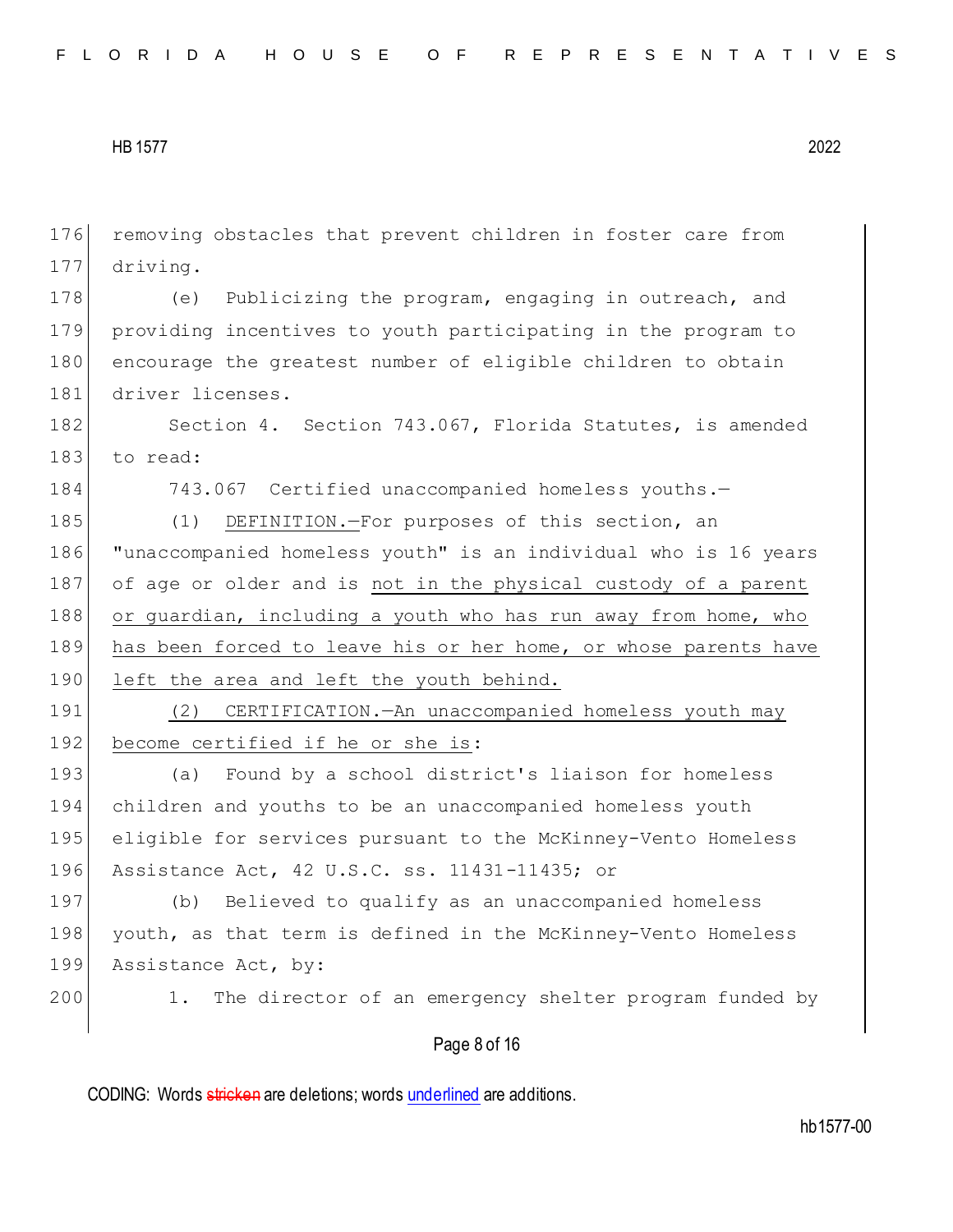201 the United States Department of Housing and Urban Development, 202 or the director's designee; 203 2. The director of a runaway or homeless youth basic 204 center or transitional living program funded by the United 205 States Department of Health and Human Services, or the 206 director's designee; or 207 3. A continuum of care lead agency, or its designee. 208  $(3)$   $(2)$  PROOF OF CERTIFICATION. 209 (a) The State Office on Homelessness within the Department 210 of Children and Families shall develop a standardized form that 211 must be used by the entities specified in subsection (2)  $(1)$  to 212 certify qualifying unaccompanied homeless youth. The front of 213 the form must include the circumstances that qualify the youth; 214 the date the youth was certified; and the name, title, and 215 signature of the certifying individual. This section must be 216 reproduced in its entirety on the back of the form. 217 (b) A certified unaccompanied homeless youth may use the 218 completed form to: 219 1. Apply at no charge for an identification card issued by 220 the Department of Highway Safety and Motor Vehicles pursuant to 221 s. 322.051(9). 222 2. Receive a certified copy of his or her birth 223 certificate at no charge under s. 382.0255. 224 (c) A health care provider may accept the completed form 225 or the card issued under s.  $1001.42$  written certificate as proof

Page 9 of 16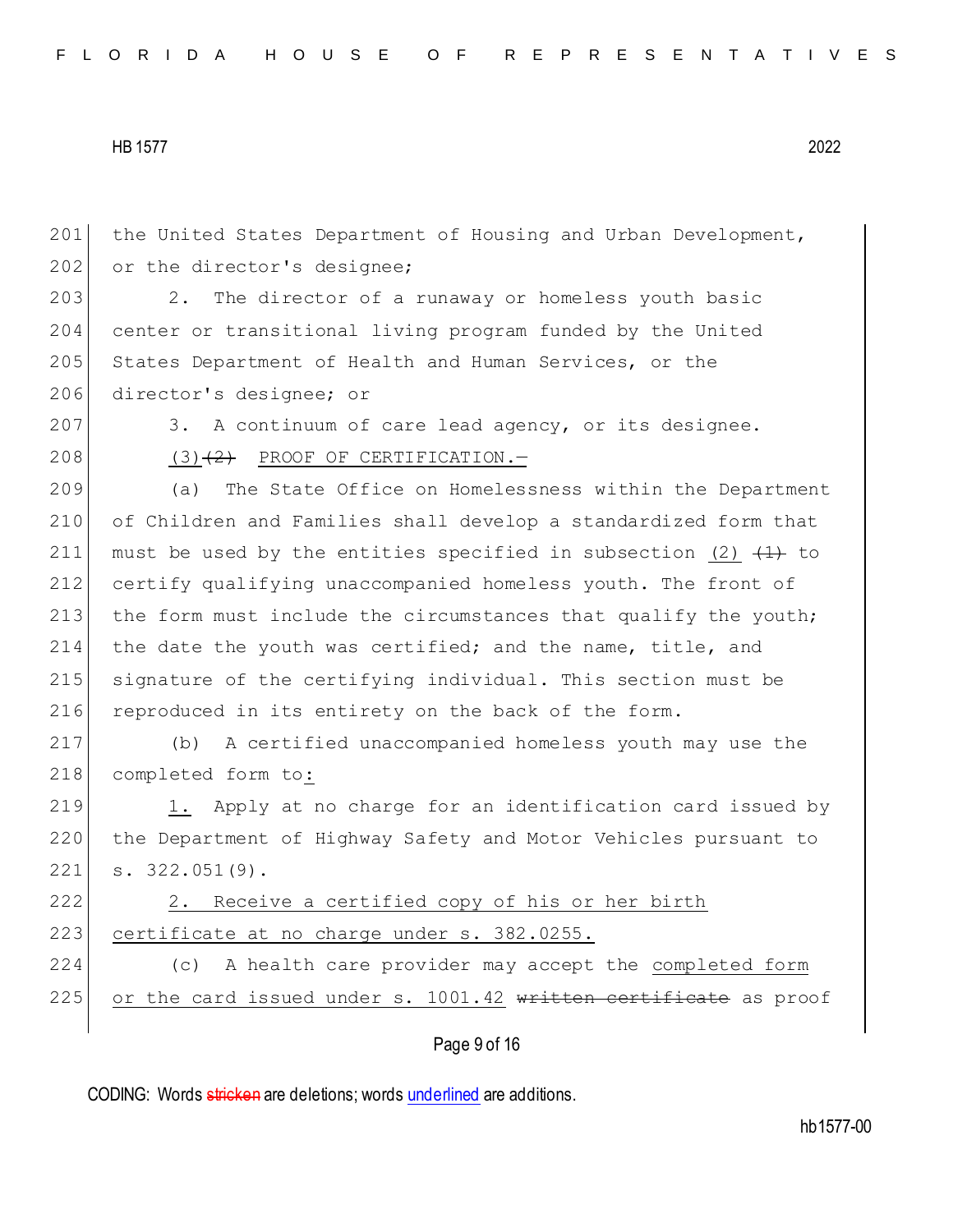226 of the minor's status as a certified unaccompanied homeless  $227$  youth and may keep a copy of the form or card contriguate in the 228 youth's medical file.

229  $(4)$   $(3)$  REMOVAL OF DISABILITIES OF NONAGE. A certified 230 unaccompanied homeless youth may:

 $\left(4a\right)$  petition the circuit court to have the disabilities of nonage removed under s. 743.015. The youth shall qualify as a person not required to prepay costs and fees as provided in s. 234 57.081. The court shall advance the cause on the calendar.

235 (5) (b) MEDICAL AND OTHER CARE. - Notwithstanding s.  $236$  394.4625(1), a certified unaccompanied homeless youth may 237 consent to medical care; dental care; behavioral health care 238 services, including psychological counseling and treatment, 239 psychiatric treatment, and substance abuse prevention and 240 treatment services; and surgical diagnosis and treatment, 241 including preventative care and care by a facility licensed 242 under chapter 394, chapter 395, or chapter 397 and any forensic 243 medical examination for the purpose of investigating any felony 244 offense under chapter 784, chapter 787, chapter 794, chapter 245 800, or chapter 827, for:

246 (a) $\frac{1}{1}$ . Himself or herself; or

247 (b)  $2.5$  His or her child, if the certified unaccompanied 248 homeless youth is unmarried, is the parent of the child, and has 249 actual custody of the child.

 $250$  (6) $\left(4\right)$  CONSTRUCTION. This section does not affect the

#### Page 10 of 16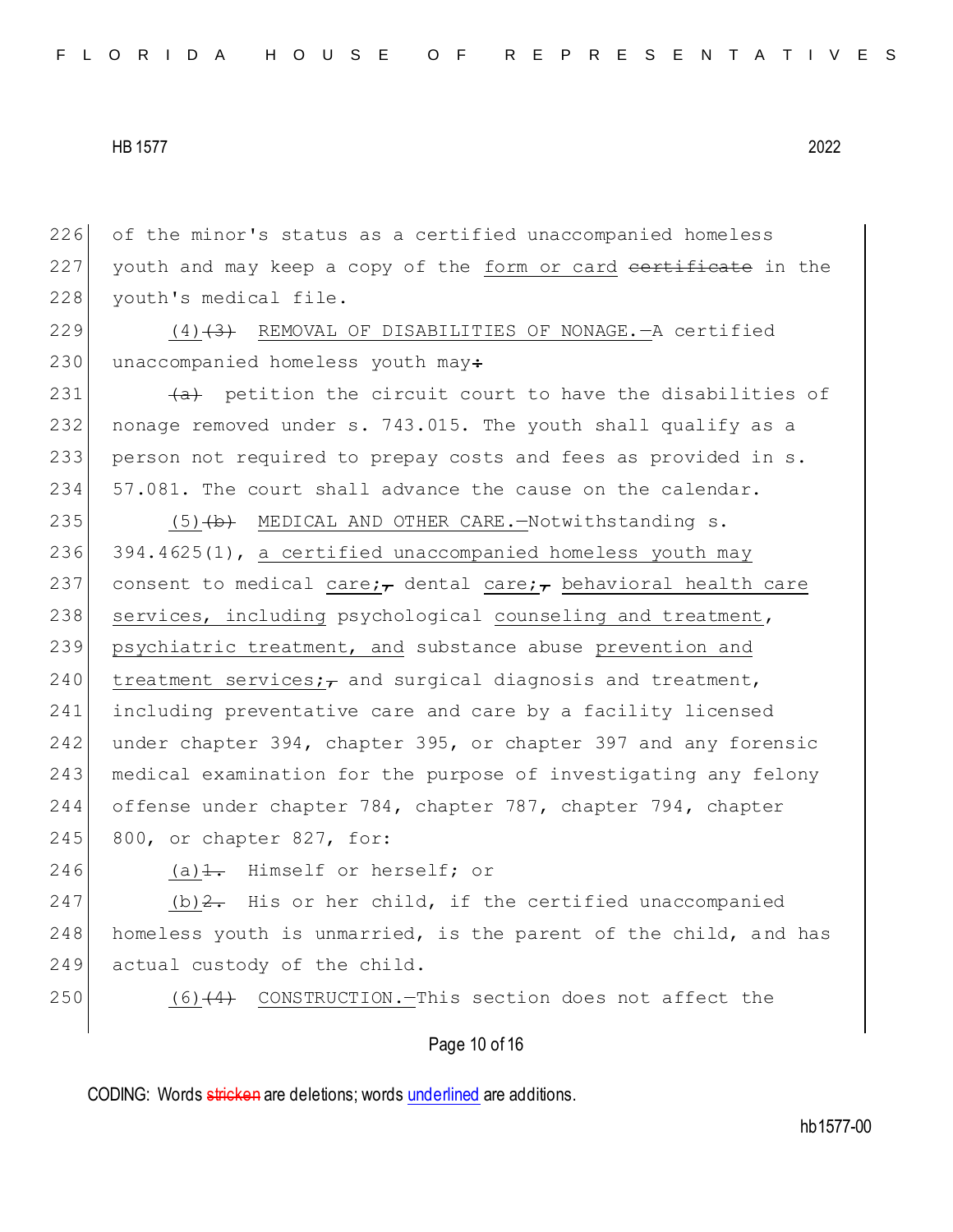| 251 | requirements of s. 390.01114.                                   |
|-----|-----------------------------------------------------------------|
| 252 | Section 5. Present subsection (28) of section 1001.42,          |
| 253 | Florida Statutes, is redesignated as subsection (29), and a new |
| 254 | subsection (28) is added to that section, to read:              |
| 255 | 1001.42 Powers and duties of district school board. - The       |
| 256 | district school board, acting as a board, shall exercise all    |
| 257 | powers and perform all duties listed below:                     |
| 258 | (28) UNACCOMPANIED HOMELESS YOUTH.-Provide to each student      |
| 259 | who is an unaccompanied homeless youth certified under s.       |
| 260 | 743.067 a card that includes information on the rights and      |
| 261 | benefits for such youth, as well as the contact information for |
| 262 | the school district's liaison for homeless children and youths. |
| 263 | The card must be similar in size to the student identification  |
| 264 | card issued to students in the district and include all of the  |
| 265 | following information:                                          |
| 266 | On the front of the card, the following information<br>(a)      |
| 267 | from the standardized form developed by the Department of       |
| 268 | Children and Families under s. 743.067(3):                      |
| 269 | The circumstances that qualify the youth.<br>1.                 |
| 270 | The date the youth was certified.<br>2.                         |
| 271 | The name, title, and signature of the certifying<br>3.          |
| 272 | individual.                                                     |
| 273 | On the back of the card, the following statement:<br>(b)        |
| 274 |                                                                 |
| 275 | Section 743.067, Florida Statutes, provides that this           |
|     |                                                                 |
|     | Page 11 of 16                                                   |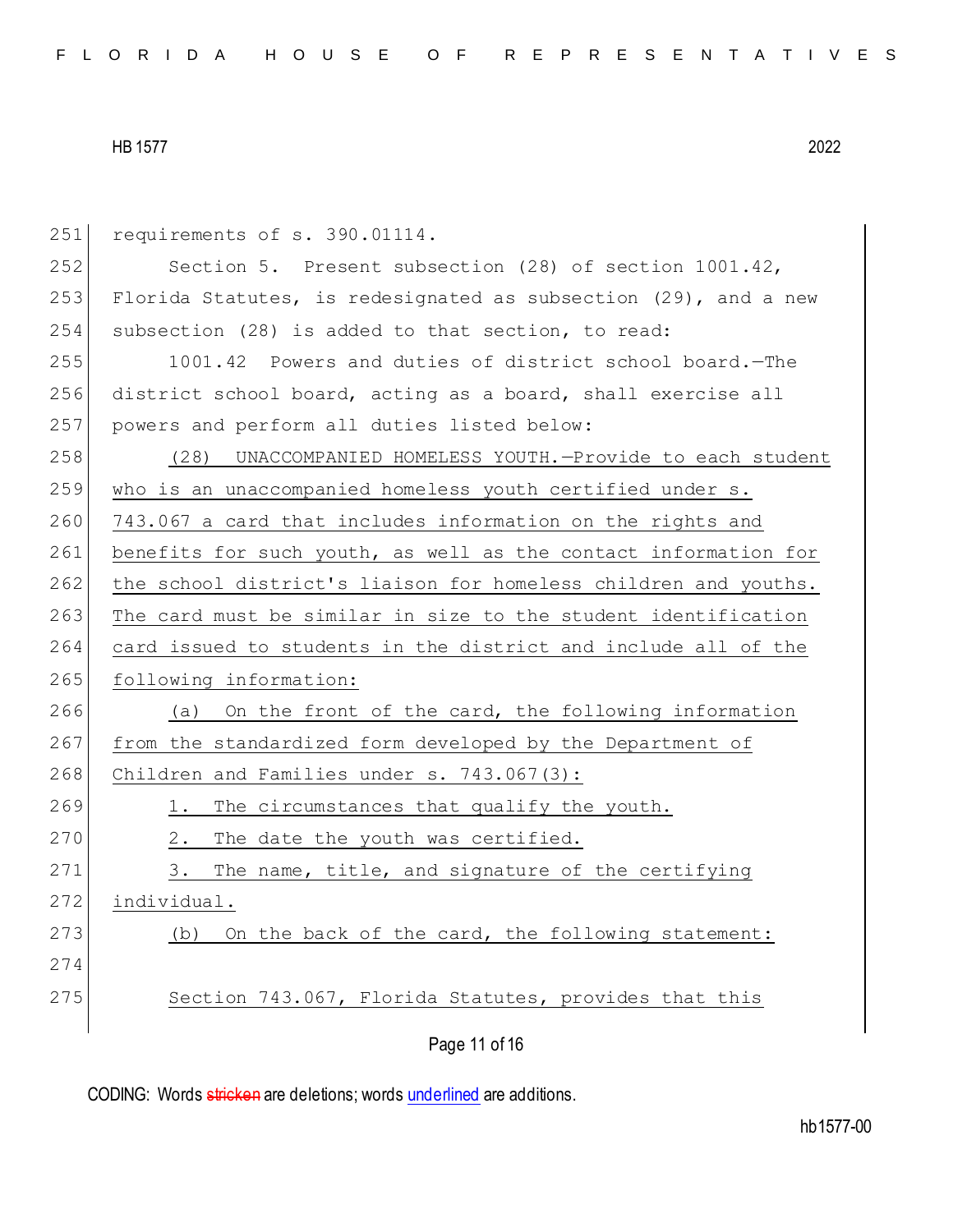276 certified youth may consent to medical care; dental 277 care; behavioral health care services, including 278 psychological counseling and treatment, psychiatric 279 treatment, and substance abuse prevention and 280 treatment services; and surgical diagnosis and 281 treatment, including preventative care and care by a 282 facility licensed under chapter 394, chapter 395, or 283 chapter 397 and any forensic medical examination for 284 the purpose of investigating any felony offense under 285 chapter 784, chapter 787, chapter 794, chapter 800, or 286 chapter 827, for himself or herself or his or her 287 child, if the certified youth is unmarried, is the 288 parent of the child, and has actual custody of the 289 child. 290 291 Section 6. Subsection (12) of section 1003.01, Florida 292 Statutes, is amended, and subsection (17) is added to that 293 section, to read: 294 1003.01 Definitions.—As used in this chapter, the term: 295 (12) "Children and youths who are experiencing 296 homelessness," for programs authorized under subtitle B, 297 Education for Homeless Children and Youths, of Title VII of the 298 McKinney-Vento Homeless Assistance Act, 42 U.S.C. ss. 11431 et 299 seq., means children and youths who lack a fixed, regular, and 300 adequate nighttime residence, and includes:

# Page 12 of 16

CODING: Words stricken are deletions; words underlined are additions.

hb1577-00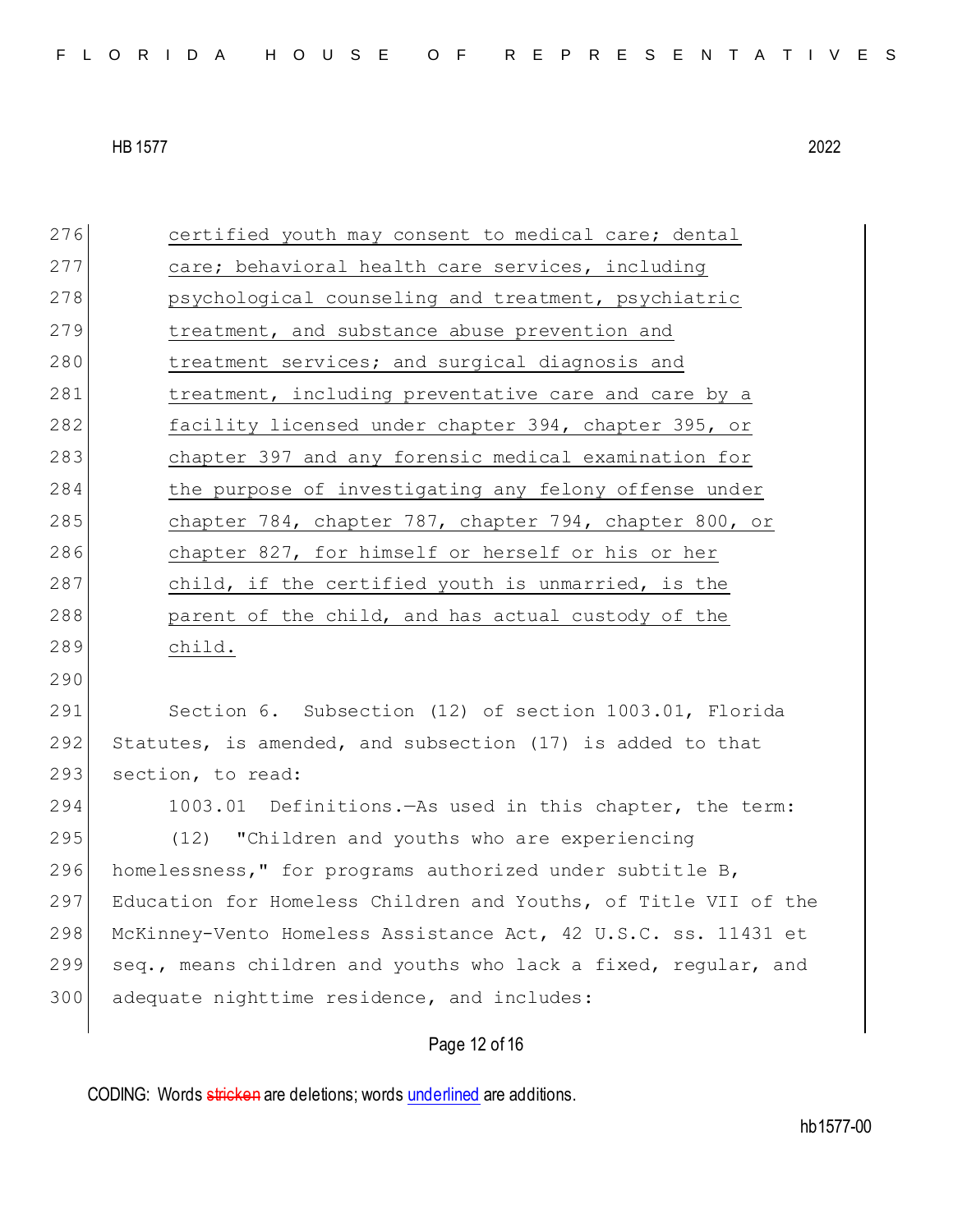301 (a) Children and youths who are sharing the housing of other persons due to loss of housing, economic hardship, or a similar reason; are living in motels, hotels, travel trailer parks, or camping grounds due to the lack of alternative adequate accommodations; are living in emergency or transitional 306 shelters; or are abandoned in hospitals; or are awaiting foster 307 care placement. (b) Children and youths who have a primary nighttime residence that is a public or private place not designed for or ordinarily used as a regular sleeping accommodation for human beings. (c) Children and youths who are living in cars, parks, public spaces, abandoned buildings, bus or train stations, or similar settings. 315 (d) Migratory children who are living in circumstances described in paragraphs (a) - (c). 317 (17) "Certified unaccompanied homeless youth" means a youth certified as an unaccompanied homeless youth pursuant to s. 743.067. Section 7. (1) The Office of Program Policy Analysis and Government Accountability (OPPAGA) shall conduct a study to evaluate the effectiveness of campus liaisons provided pursuant to s. 409.1452, Florida Statutes, and of local school districts' delivery of benefits and services required under the McKinney-325 Vento Homeless Assistance Act, 42 U.S.C. ss. 11431-11435. The

Page 13 of 16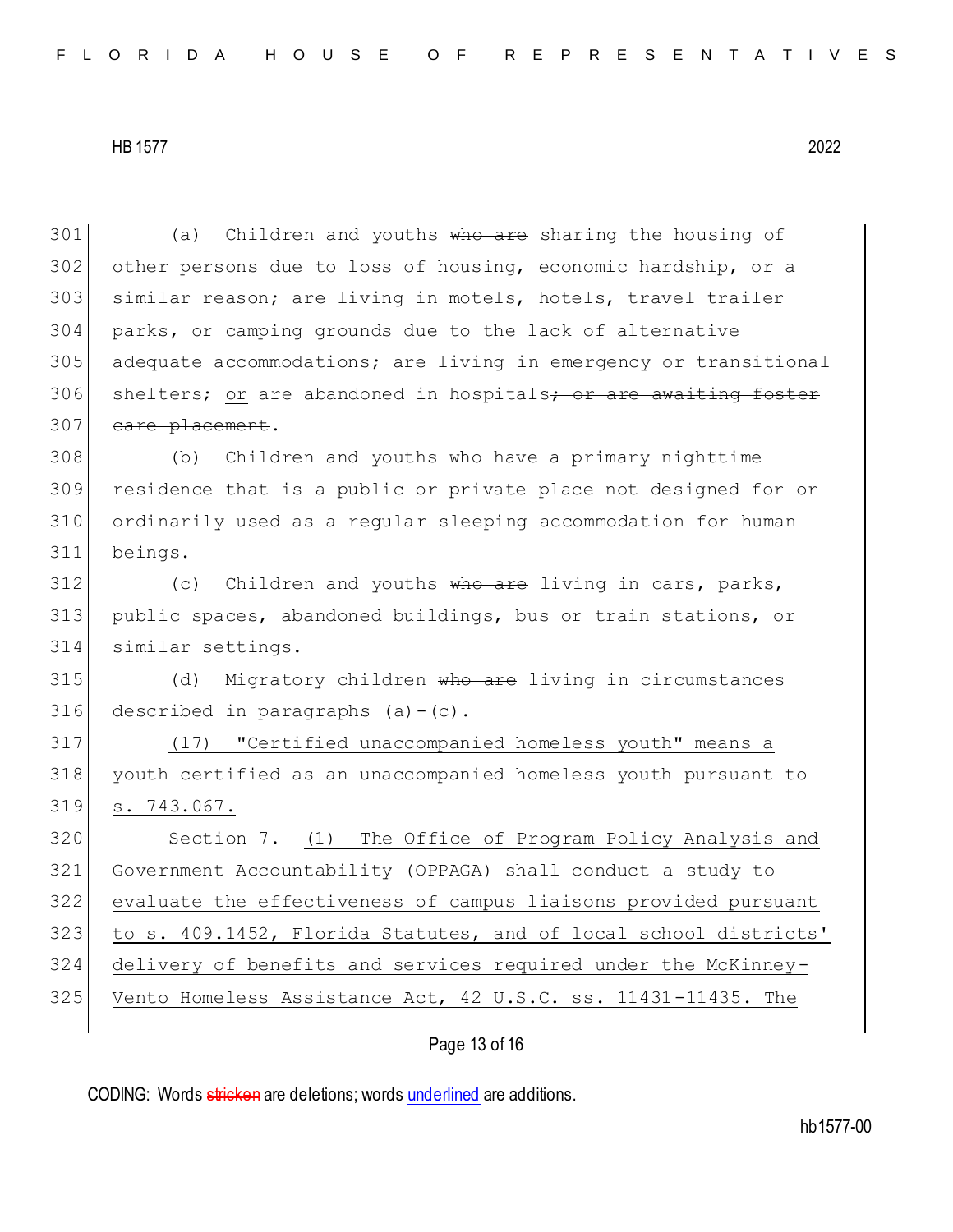Page 14 of 16 study's scope must include, but need not be limited to: (a) Current use of liaisons by all colleges and 328 universities, the number of children and young adults served by such liaisons, the type and prevalence of the services requested by such children and young adults, and the experiences of the 331 students served by the liaisons. (b) Local school districts' delivery of benefits and services to unaccompanied homeless youth eligible for services under s. 743.067, Florida Statutes, and the McKinney-Vento Homeless Assistance Act and school districts' adherence to provisions of the act, such as the: 337 1. Ability for an unaccompanied homeless youth to remain in his or her school of origin for the duration of the period the youth is experiencing homelessness and until the end of an academic year in which the youth obtains permanent housing, if remaining in the school of origin is determined to be in the 342 youth's best interest. 2. Extent to which school district liaisons make best interest determinations by considering specific student-centered factors when determining the best school for an unaccompanied homeless youth. 3. Ability of unaccompanied homeless youth to receive transportation to the school of origin from the applicable school district. 4. Prompt enrollment of an unaccompanied homeless youth in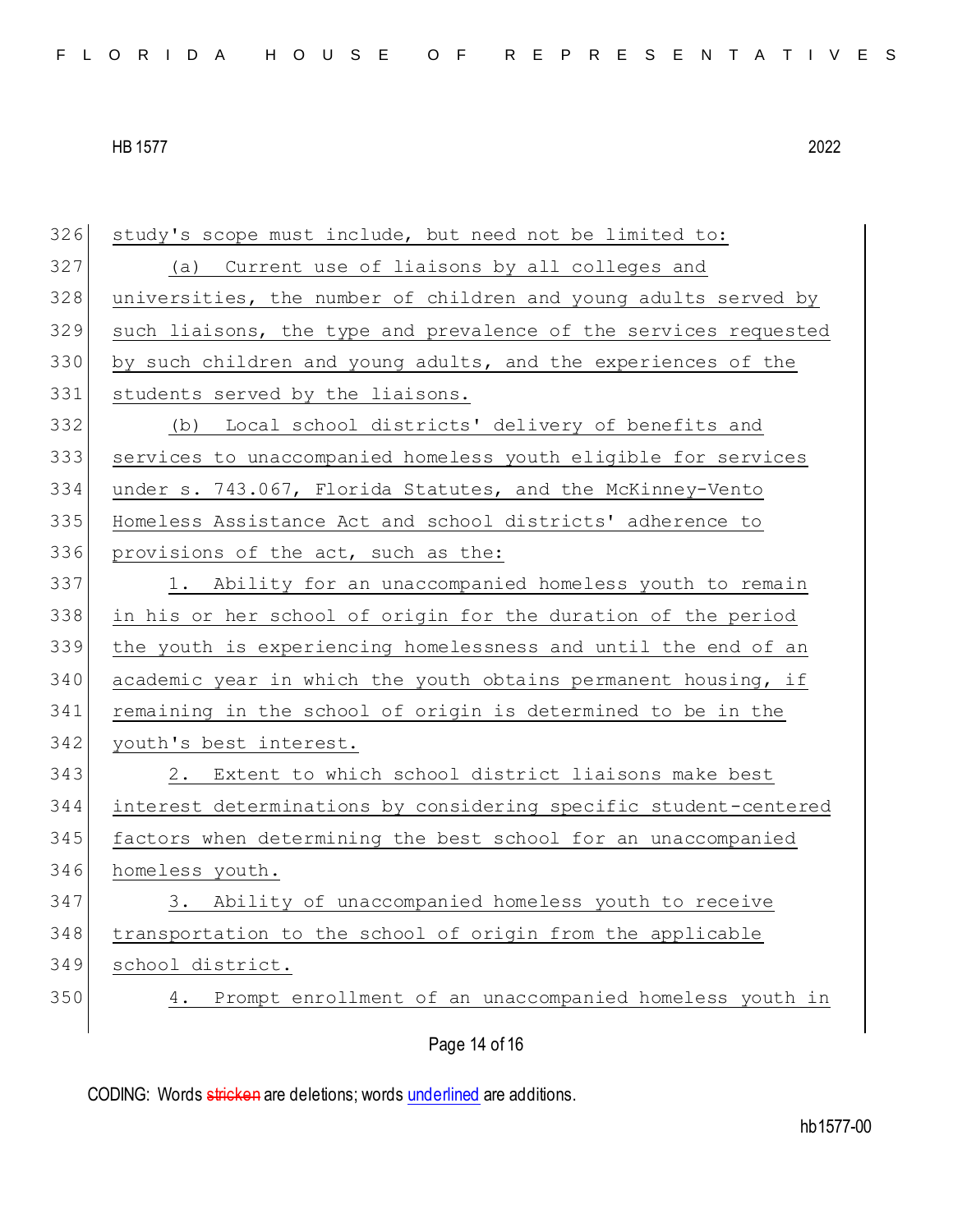a school or classes while the school of origin arranges for the transfer of school and immunization records and other required 353 enrollment documents to ensure compliance with s.  $1003.21(1)(f)$ , Florida Statutes. 5. Ability of an unaccompanied homeless youth to participate in all available education programs and extracurricular activities and receive any school services for which the youth meets all relevant eligibility criteria. (2) The study must include recommendations for any changes needed to: (a) Ensure all eligible children and young adults who seek 362 such support receive services. (b) Improve the outcomes of children and young adults who receive services and benefits from campus liaisons or under the McKinney-Vento Homeless Assistance Act. (c) Ensure campus liaisons in local school districts and postsecondary institutions are qualified to provide adequate information and support and are knowledgeable about the relevant programs and benefits that may be accessed by the children and 370 young adults they serve. 371 (3) In conducting the study, OPPAGA shall consult with the 372 Department of Children and Families, the Board of Governors of 373 the State University System, the Florida College System, the Department of Education, local school districts, and any other 375 relevant stakeholders, including, but not limited to, students

Page 15 of 16